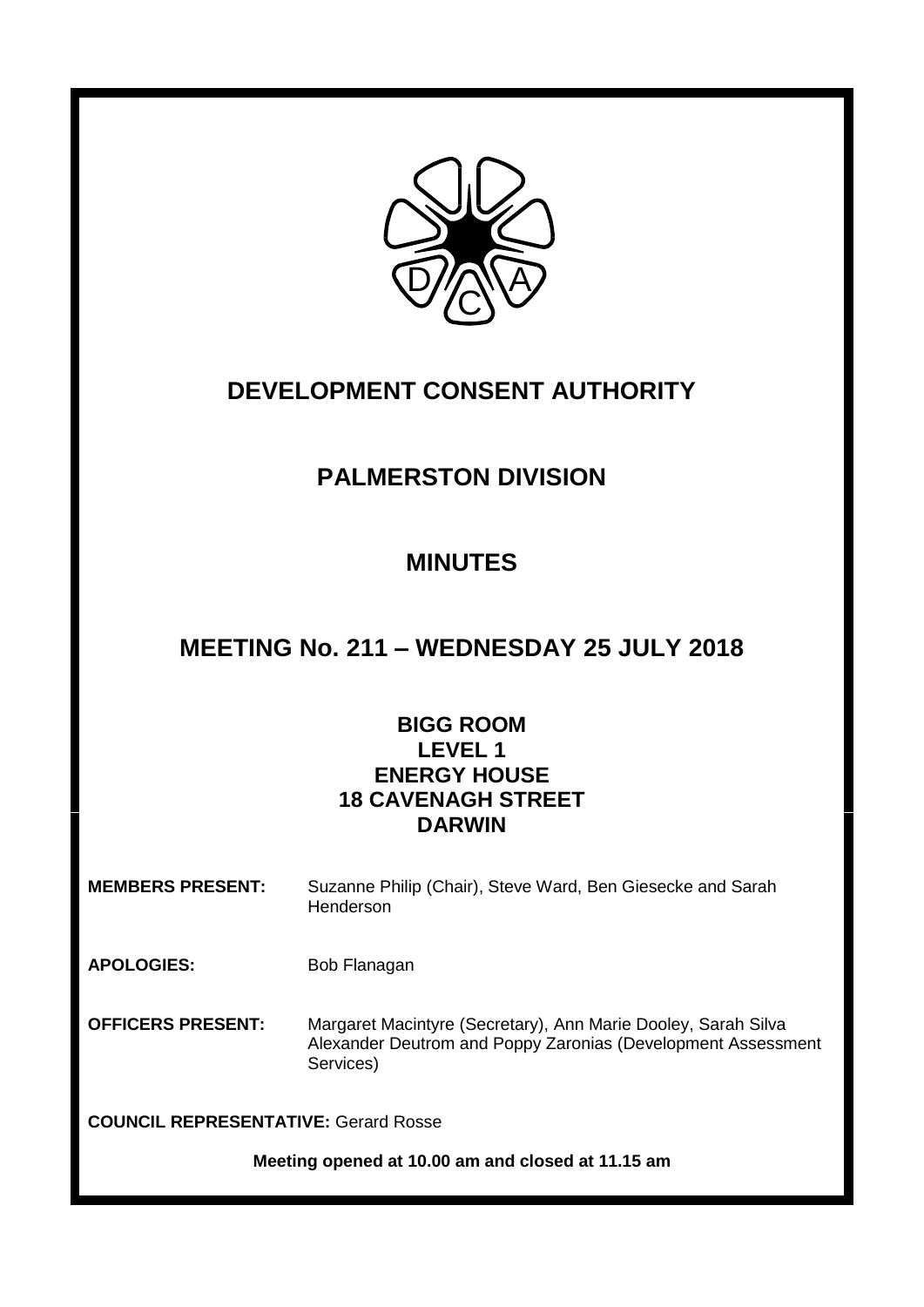**THE MINUTES RECORD OF THE EVIDENTIARY STAGE AND THE DELIBERATIVE STAGE ARE RECORDED SEPARATELY. THESE MINUTES RECORD THE DELIBERATIVE STAGE. THE TWO STAGES ARE GENERALLY HELD AT DIFFERENT TIMES DURING THE MEETING AND INVITEES ARE PRESENT FOR THE EVIDENTIARY STAGE ONLY.**

#### **ITEM 1 CHANGE OF USE FROM WAREHOUSE TO LEISURE AND RECREATION PA2018/0228 (GYM) LOT 1142 (55) GEORGINA CRESCENT, TOWN OF PALMERSTON APPLICANT GEORGE SAVVAS**

Mr George Savvas attended and tabled an existing site plan, on-road parking plan and seven photos of the site and surrounding area.

- **RESOLVED** That, pursuant to section 46(4)(b) of the *Planning Act*, the Development Consent **26/18** Authority, defer consideration of the application to develop Lot 1142 (55) Georgina Crescent, Town of Palmerston for the purpose of a change of use from warehouse to leisure and recreation (gym) to require the applicant to provide the following information necessary in order to enable the proper consideration of the application:
	- Further details on the operational aspect of the business and how it will impact upon the requirement for parking.
	- Further evidence as to the availability of on-street parking on Callanan Street and Georgina Crescent, and how it is / will be used by businesses in the surrounding area.
	- A response to the City of Palmerston's comments relating to their concern over vehicle and pedestrian safety in the area.

#### **REASONS FOR THE DECISION**

1. Pursuant to section 51(a) of the *Planning Act*, the consent authority must take into account any planning scheme that applies to the land to which the application relates.

A variation to clause 6.5.1 (Parking Requirements) has been requested and assessed with consideration to clause 6.5.2 (Reduction in Parking Requirements). A variation, however, cannot be supported at this time as there is insufficient information and evidence provided to justify such a significant parking shortfall. A deferral will give the applicant time to collect and submit new information and evidence to enable the Authority make a more informed decision.

2. Pursuant to section 51(m) of the *Planning Act*, the consent authority must take into account the public utilities or infrastructure provided in the area in which the land is situated, the requirement for public facilities and services to be connected to the land and the requirement, if any, for those facilities, infrastructure or land to be provided by the developer for that purpose

The City of Palmerston service authority comments raised concerns about the potential effect of the development on the amenity of the area in relation to parking overflow and pedestrian and vehicle safety. It is also noted that amenity, in regards to noise control, was not addressed in the application. The deferral gives the applicant time to respond to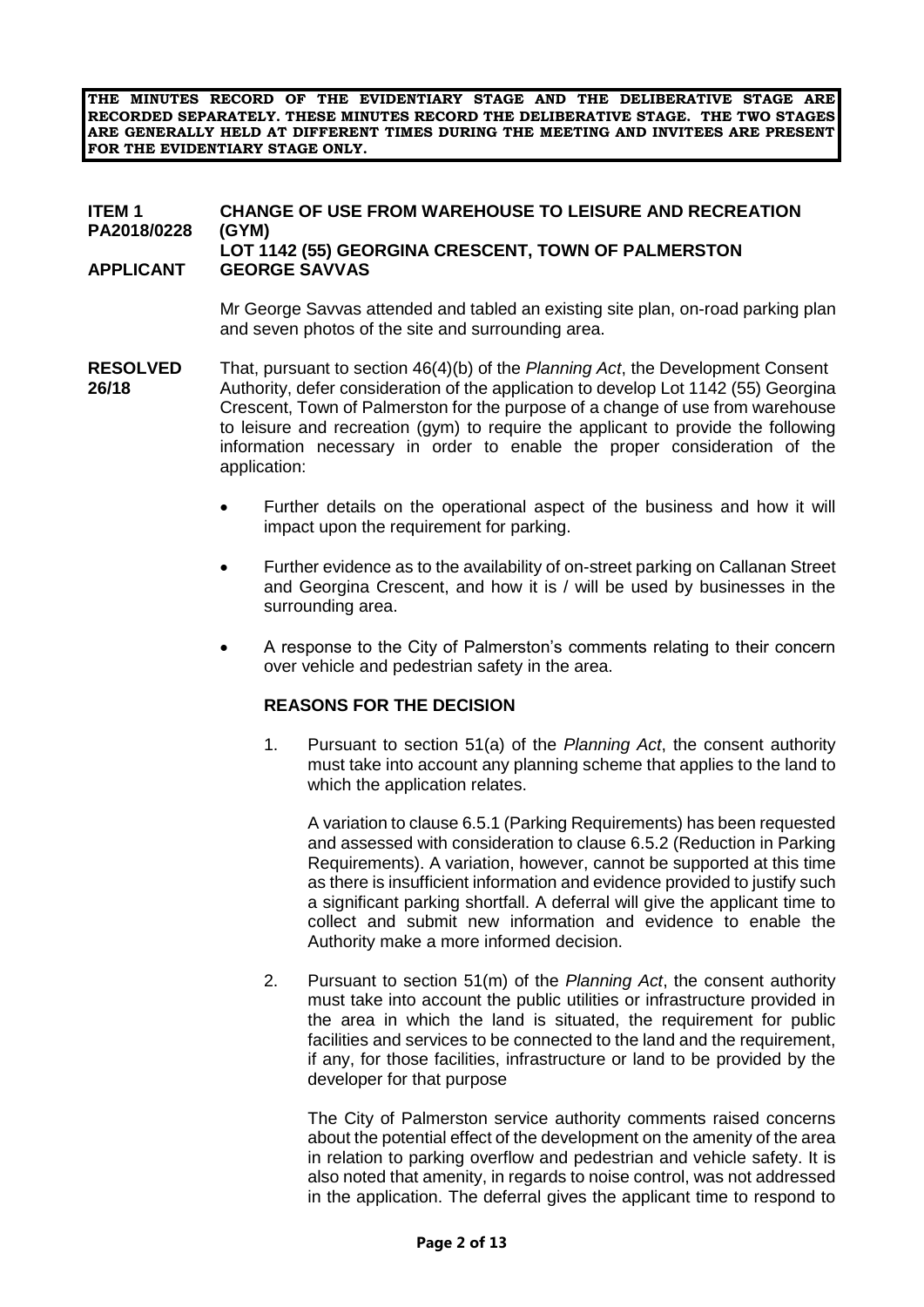City of Palmerston's comments and provide details to the authority around noise control measures.

3. Pursuant to section 51(n) of the *Planning Act*, the consent authority must take into account the potential impact on the existing and future amenity of the area in which the land is situated

Further information is required to demonstrate the proposal does not unduly impact on the existing and future amenity of the area. Notably, the applicant has not justified how a significant parking shortfall, which has the potential to impact the amenity of the area, will be managed. Furthermore, the application does not specify how additional noise generated but the use will be mitigated.

#### **ACTION:** Notice of Deferral

#### **ITEM 2 CAR WASH AND DETAILING FACILITY PA2018/0237 LOT 14828 (1) ROYSTONEA AVENUE, TOWN OF PALMERSTON APPLICANT [NESFALL P/L AS TRUSTEE FOR THE PALMERSTON PROPERTY TRUST](javascript:openPopupWindow()  [AND CHALLENGER LIFE NOMINEES P/L AS TRUSTEE FOR THE](javascript:openPopupWindow()  [CHALLENGER GATEWAY PALMERSTON TRUST](javascript:openPopupWindow()**

Mrs Hanna Steevens (Elton) attended via telephone link up and Ms Lauren Milne (Elton) attended.

**RESOLVED** That, the Development Consent Authority vary the requirements of Clause 6.6 **27/18** (Loading Bay), and pursuant to Section 53(a) of the *Planning Act*, consent to the application to develop Lot 14828 (1) Roystonea Avenue, Town of Palmerston for the purpose of a car wash and detailing facility (light industry), subject to the following conditions:

#### **CONDITION PRECEDENT**

- 1. Prior to the endorsement of plans and prior to commencement of works (including site preparation), amended plans to the satisfaction of the consent authority must be submitted to and approved by the consent authority. When approved, the plans will be endorsed and will then form part of the permit. The plans must be drawn to scale with dimensions and either two copies must be provided or they must be submitted electronically. The plans must be generally in accordance with the plans submitted with the application but modified to show:
	- safe and accessible pedestrian access throughout the site that provides legible pedestrian connections between the car wash and the main shopping centre, pedestrian access should also include appropriate access for persons with a disability; and
- parallel car parking bays in accordance with the requirements of clause 6.5.3 (Parking Layout) as an alternative to the "mega" parks proposed along the south eastern boundary.
- 2. Prior to the endorsement of plans and prior to the commencement of works (including site preparation), the applicant is to prepare a schematic plan demonstrating the proposed method of stormwater management during the construction and operational phase including details of existing and proposed stormwater infrastructure, stormwater drains and drainage easements and how stormwater is to be discharged underground to City of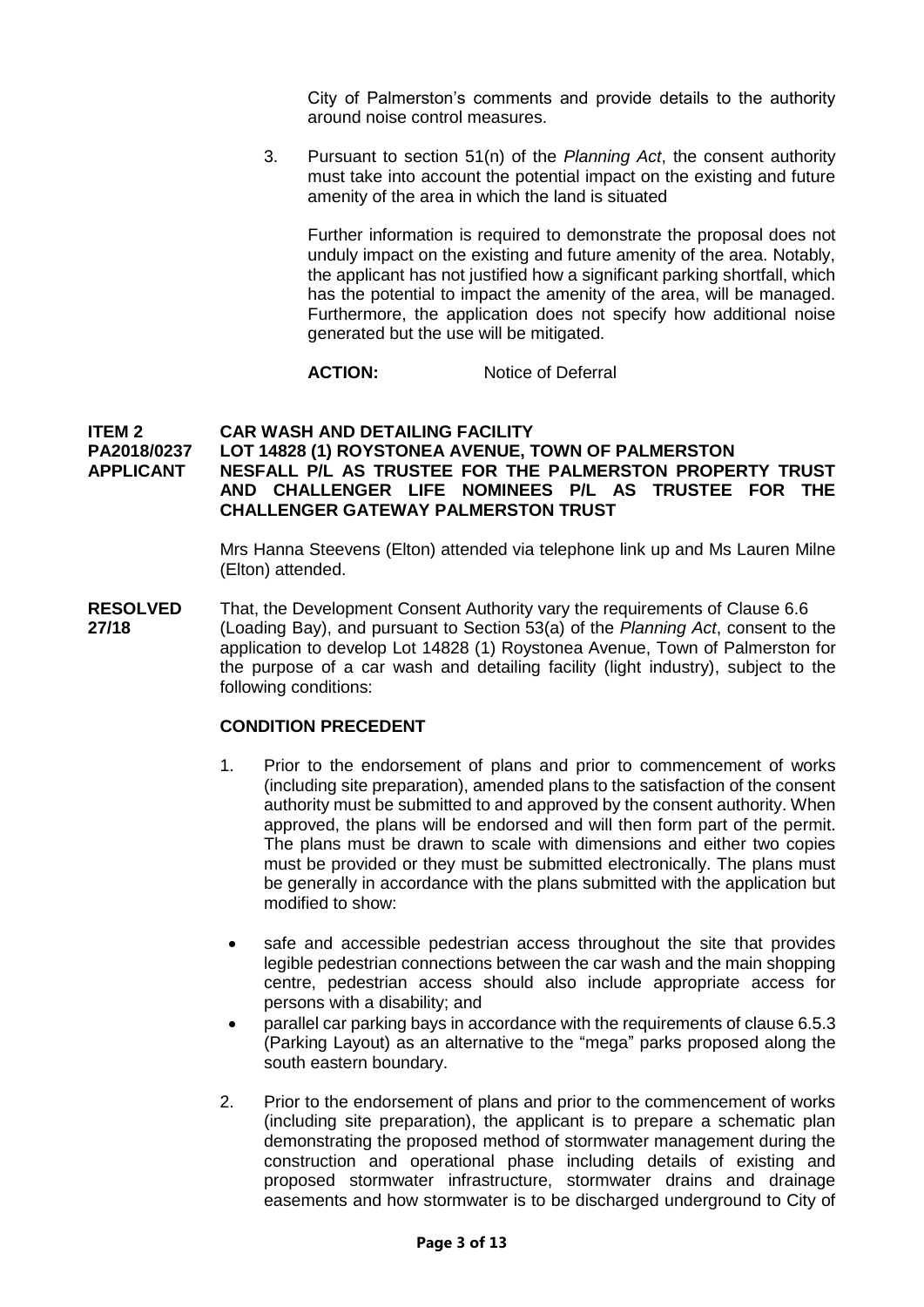Palmerston's and/or Department of Infrastructure, Planning and Logistics (Transport and Civil Services Division) stormwater drainage system, to the requirements of City of Palmerston and/or Department of Infrastructure, Planning and Logistics as the case may be, to the satisfaction of the consent authority.

- 3. Prior to the commencement of works, an operational environmental management plan for the site, shall be submitted to and approved by the Northern Territory Environmental Protection Authority, to the satisfaction of the consent authority. The plan should provide appropriate maps and sufficient detail of all structures, processes and management related to stormwater, contaminated waters, wastes, manures and animal effluent, to demonstrate the full protection of offsite water quality.
- 4. Prior to the commencement of works (including site preparation), the applicant is to prepare a schematic plan demonstrating the location of bin enclosure and its access for pick up, in accordance with Council requirements, as per the City of Palmerston Waste Management Policy, to the requirements of the City of Palmerston, to the satisfaction of the consent authority.

#### **GENERAL CONDITIONS**

- 5. The works carried out under this permit shall be in accordance with the drawings endorsed as forming part of this permit.
- 6. Any developments on or adjacent to any easements on site shall be carried out to the requirements of the relevant service authority and approval to carry out works shall be obtained prior to the commencement of construction, to the satisfaction of the consent authority.
- 7. The owner of the land must enter into agreements with the relevant authorities for the provision of water supply, sewerage facilities and electricity services to the land shown on the endorsed plan in accordance with the authorities' requirements and relevant legislation at the time.
- 8. Any developments on or adjacent to any easements on site shall be carried out to the requirements of the relevant service authority to the satisfaction of the consent authority.
- 9. Engineering design and specifications for the affected roads, street lighting, stormwater drainage, vehicular access, and streetscaping including kerb crossovers and driveways to the site approved by this permit are to be to the technical requirements of the City of Palmerston and/or Department of Infrastructure, Planning and Logistics (Transport and Civil Services Division), to the satisfaction of the consent authority and all approved works are to be constructed at the developer's expense.
- 10. No temporary access for construction purposes shall be permitted from the Stuart Highway road reserve. Construction and delivery vehicles shall not be parked on the Stuart Highway road reserve.
- 11. Stormwater is to be collected and discharged into the drainage network to the technical standards of and at no cost to City of Palmerston and/or the Department of Infrastructure, Planning and Logistics (Transport and Civil Services Division) to the satisfaction of the consent authority.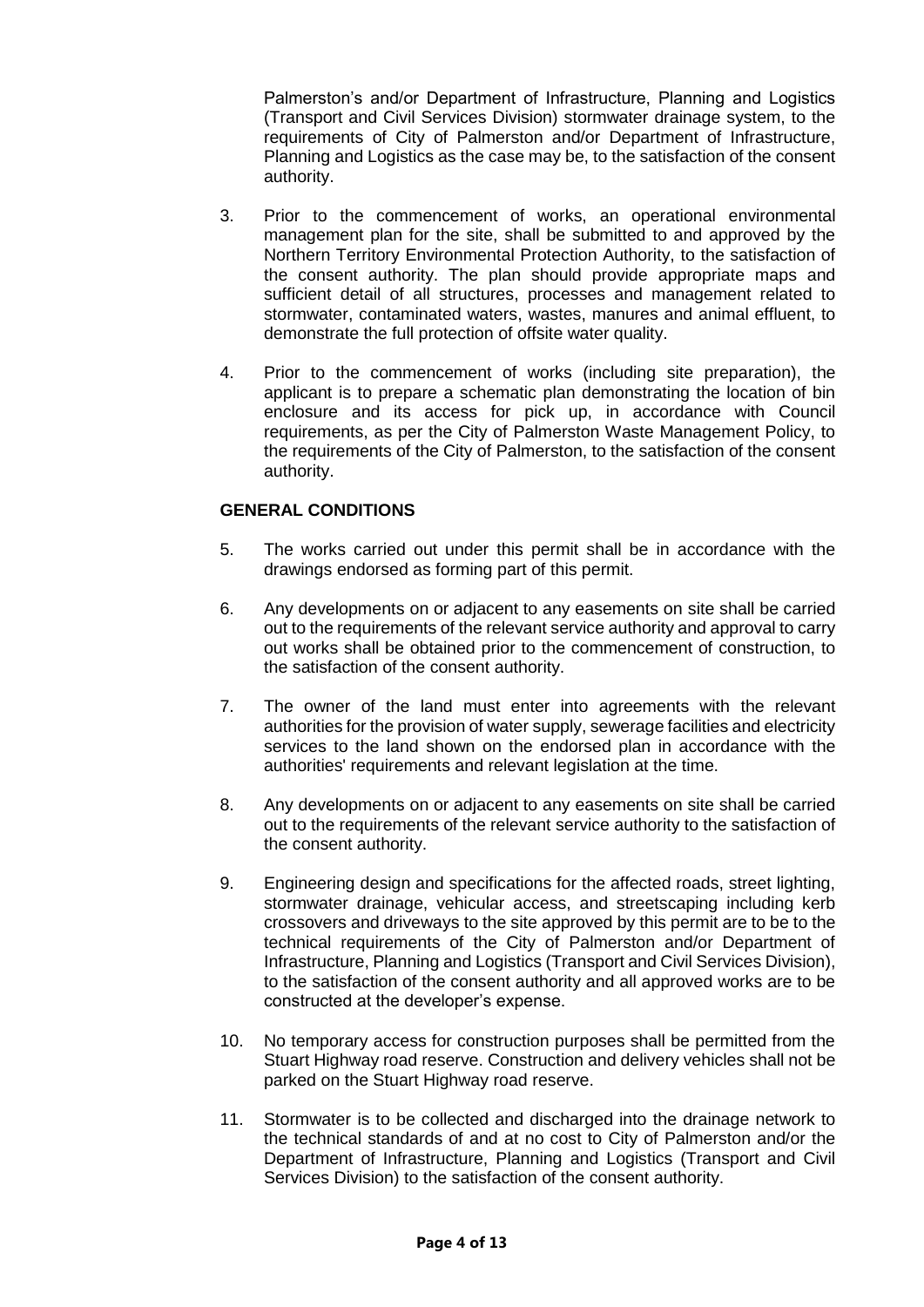- 12. Before the use starts, the areas set-aside for the parking of vehicles and access lanes as shown on the endorsed plans must be:
- (a) constructed;
- (b) properly formed to such levels that they can be used in accordance with the plans;
- (c) surfaced with an all-weather-seal coat;
- (d) drained;
- (e) line marked to indicate each car space and all access lanes; and
- (f) clearly marked to show the direction of traffic along access lanes and driveways;

to the satisfaction of the consent authority.

Car spaces, access lanes and driveways must be kept available for these purposes at all times.

- 13. No entry/no exit" signs and arrows directing the internal traffic movement on site shall be provided to the requirements and satisfaction of the consent authority.
- 14. Where unfenced, the Stuart Highway road frontage is to be appropriately fenced in accordance with the Department of Infrastructure, Planning and Logistics (Transport and Civil Services Division) standards and requirements to the satisfaction of the consent authority.
- 15. No goods are to be stored or left exposed outside the buildings so as to be visible from any public street.
- 16. Appropriate protection shall be provided to contain potential spills of waste and prevent contaminants from entering adjacent properties, roadways, and the stormwater drainage system. The wash-down bay/ fuel delivery area shall be designed and constructed such that spillage and run-off containing waste is free from cross-contamination and isolated from the stormwater drainage system.
- 17. Any floodlighting or security lighting provided on site should be shielded in a manner to prevent the lighting being noticeable or causing nuisance to Stuart Highway traffic.
- 18. Storage for waste bins is to be provided to the requirements of the City of Palmerston to the satisfaction of the consent authority.
- 19. No fence, hedge, tree or other obstruction exceeding a height of 0.6m is to be planted or erected so that it would obscure sight lines at the junction of the driveway and the public street.
- 20. Soil erosion control and dust control measures must be employed throughout the construction stage of the development to the satisfaction of the consent authority

#### **NOTES:**

- 1. The Northern Territory Environment Protection Authority has advised that the proponent must comply with their General Environment Duty provided by section 12 of the *Waste Management and Pollution Control Act*.
- 2. The Power and Water Corporation advises that the Water and Sewer<br>Services **Development** Section Services Development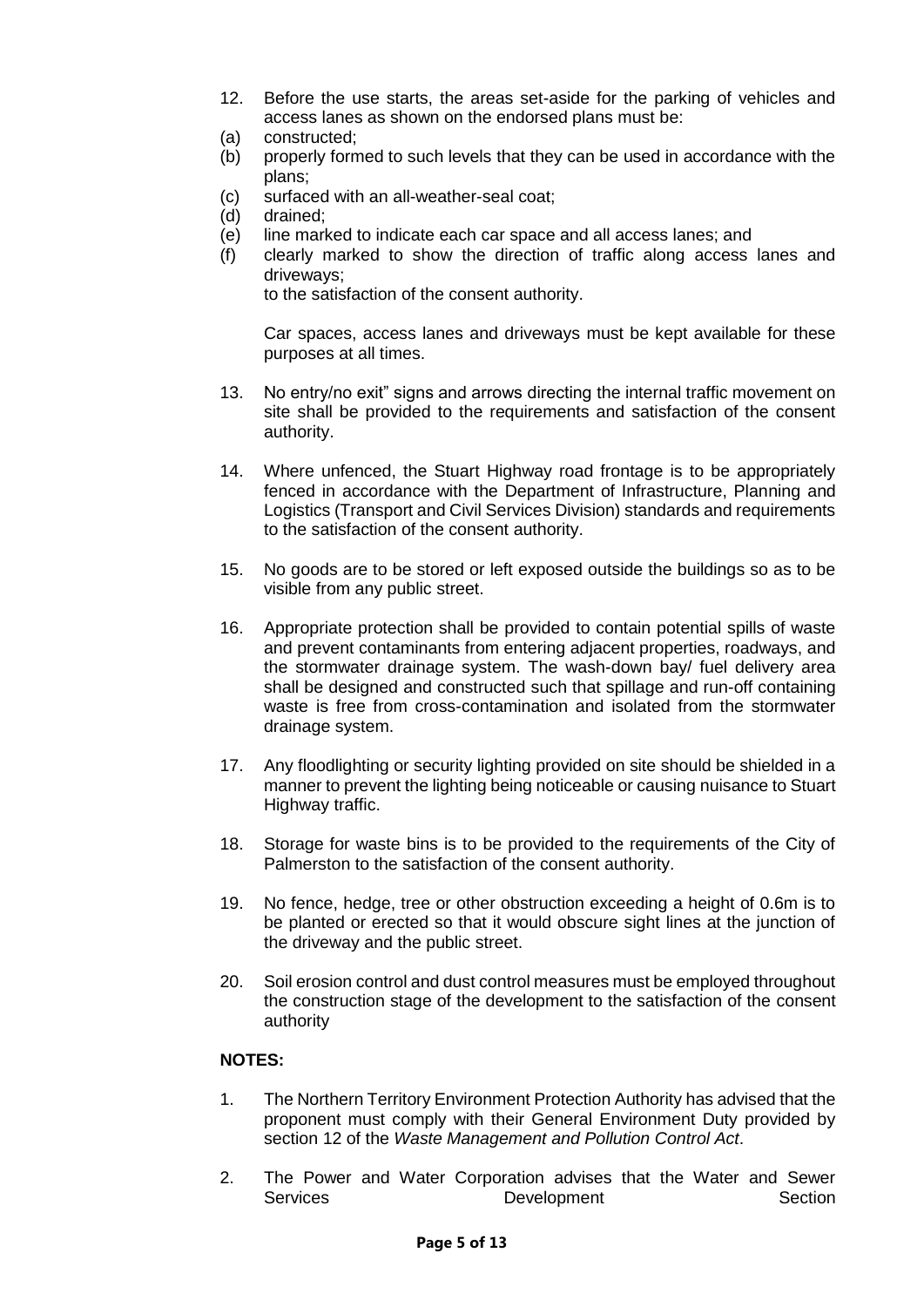[\(landdevelopmentnorth@powerwater.com.au\)](mailto:landdevelopmentnorth@powerwater.com.au) and Power Network Engineering Section [\(powerconnections@powerwater.com.au\)](mailto:powerconnections@powerwater.com.au) should be contacted via email a minimum of 1 month prior to construction works commencing in order to determine the Corporation's servicing requirements, and the need for upgrading of on-site and/or surrounding infrastructure.

#### **REASONS FOR THE DECISION**

1. Pursuant to section 51(a) of the *Planning Act*, the consent authority must take into consideration the planning scheme that applies to the land to which the application relates.

The primary purpose of Zone SC is to provide for commercial activities which, because of the nature of their business or size of the population catchment, require large sites.

The proposal is to construct and operate a car wash and detailing business. The development is consistent with surrounding service commercial and light industrial uses within the vicinity and is set well away from residential uses. It is considered that the proposed use is appropriate for the site and complies with the objectives of Zone SC (Service Commercial).

Pursuant to Clause 2.5 (Exercise of Discretion by the Consent Authority) of the Northern Territory Planning Scheme the Authority may consent to a development that does not meet the standard set out in Part 4 and 5 of the Planning Scheme where it is satisfied that special circumstances justify the granting of consent.

A variation to the requirements of Clause 6.6 (Loading Bays) to remove the loading bay provision is supported; the authority considers that the day to day deliveries of consumables associated with the car wash is unlikely to impact on the car parking area given a surplus of car parking bays will be provided.

The provision of amended plans showing safe and legible pedestrian connections throughout the site is in the consent authority's opinion important for securing the future safe operations of the onsite development and improve the overall amenity and useability of the site as a whole.

The authority also considers the provision of amended plans illustrating parallel car parking bays in lieu of the "mega" parking bays will ensure the car parking bays proposed comply with the provisions of Clause 6.5.3 (Parking Layout) and facilitate the safe movement of traffic. The authority envisages a minimum of two car parking spaces achievable along the south eastern boundary which will ensure compliance with the requirements of Clause 6.5.1 (Parking Requirements) is still achieved.

2. Pursuant to section 51(j) of the *Planning Act*, the consent authority must take into consideration of the capability of the land to which the proposed development relates to support the proposed development and the effect of the development on the land and on other land, the physical characteristics of which may be affected by the development.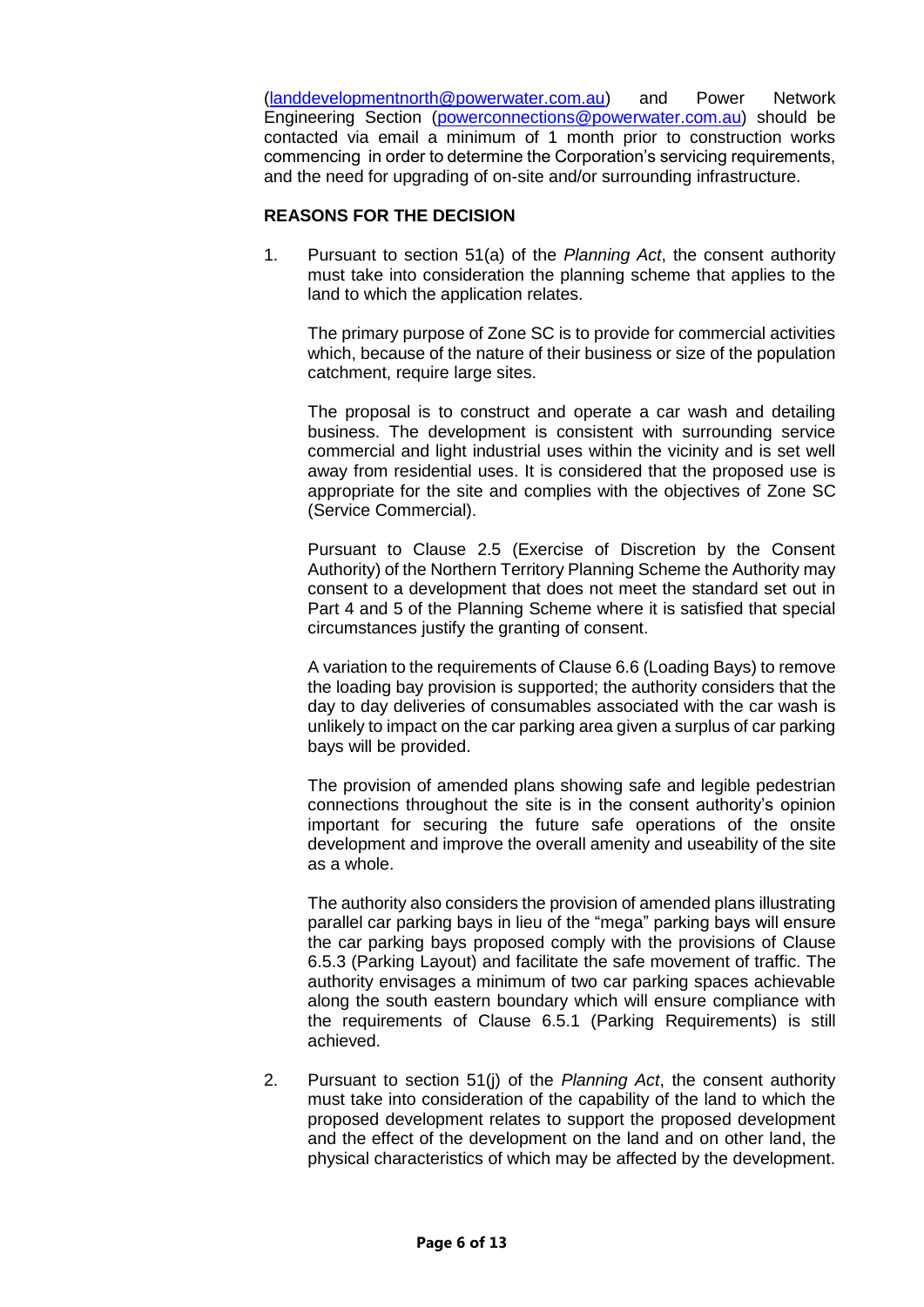No land capability concerns were identified as part of the assessment. The site has already been cleared and developed with a shopping centre and service station. The Department of Environment and Natural Resources advised that there were no concerns.

3. Pursuant to section 51(n) of the *Planning Act*, the consent authority must take into consideration the potential impact on the existing and future amenity of the area in which the land is situated.

Provided that all conditions of development are adhered to, in particular the requirement for a designated loading bay, operational environmental management plan, stormwater disposal and general environmental duties, it is considered that the development is unlikely to have an amenity impact on the surrounding area.

ACTION: Notice of Consent and Development Permit

#### **ITEM 3 CHANGE OF USE FROM SHOP TO AN INDOOR PLAY FACILITY AND CAFÉ PA2018/0239 LOT 148 (1) ROYSTONEA AVENUE, TOWN OF PALMERSTON APPLICANT (LEISURE AND RECREATION AND RESTAURANT) (TENANCY MM7) [NESFALL P/L AS TRUSTEE FOR THE PALMERSTON PROPERTY TRUST](javascript:openPopupWindow()  [AND CHALLENGER LIFE NOMINEES P/L AS TRUSTEE FOR THE](javascript:openPopupWindow()  [CHALLENGER GATEWAY PALMERSTON TRUST](javascript:openPopupWindow()**

Ms Hanna Steevens (Elton) attended via telephone link up and Ms Lauren Milne (Elton) attended

**RESOLVED** That, pursuant to Section 53(a) of the *Planning Act*, the Development Consent **28/18** Authority consent to the application to develop Lot 14828 (1) Roystonea Avenue, Town of Palmerston for the purpose of a change of use from shop to an indoor play facility and café (leisure and recreation and restaurant) (Tenancy MM7), subject to the following conditions:

#### **CONDITION PRECEDENT**

1. Prior to the commencement of works (including site preparation), a waste management plan addressing the City of Palmerston's Waste Management Policy TECO4 must be prepared, to the requirements of the City of Palmerston, to the satisfaction of the consent authority.

#### **GENERAL CONDITIONS**

- 2. The works carried out under this permit shall be in accordance with the drawings numbered 2018/0239/01 through to 2018/0239/03, endorsed as forming part of this permit.
- 3. The owner of the land must enter into agreements with the relevant authorities for the provision of water supply, sewerage facilities and electricity services to the land shown on the endorsed plan in accordance with the authorities' requirements and relevant legislation at the time.
- 4. Any developments on or adjacent to any easements on site shall be carried out to the requirements of the relevant service authority to the satisfaction of the consent authority.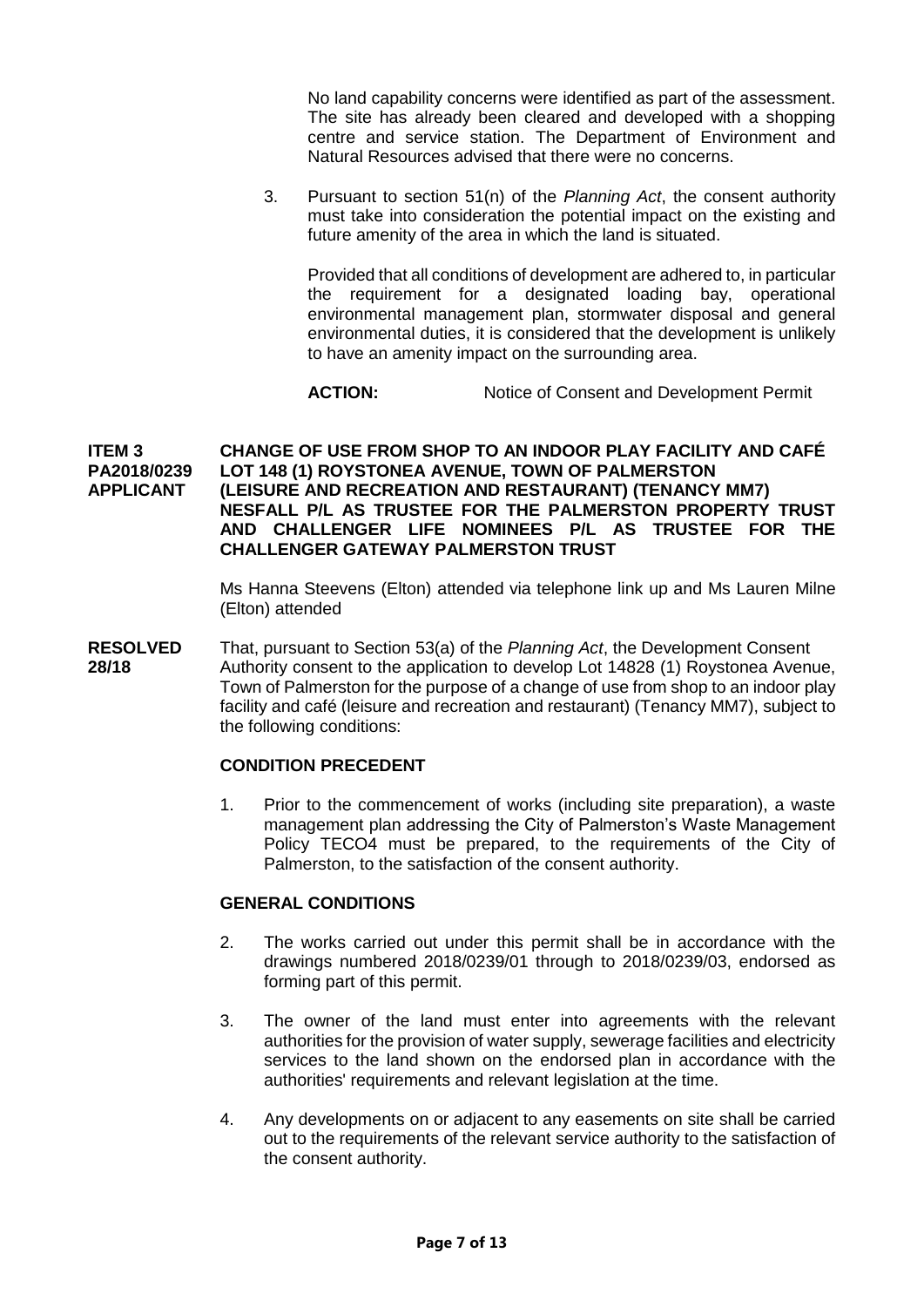5. Storage for waste bins is to be provided to the requirements of the City of Palmerston to the satisfaction of the consent authority.

#### **NOTES:**

- 1. The Power and Water Corporation advises that the Water and Sewer Services **Development** Development Section [\(landdevelopmentnorth@powerwater.com.au\)](mailto:landdevelopmentnorth@powerwater.com.au) and Power Network Engineering Section [\(powerconnections@powerwater.com.au\)](mailto:powerconnections@powerwater.com.au) should be contacted via email a minimum of 1 month prior to construction works commencing in order to determine the Corporation's servicing requirements, and the need for upgrading of on-site and/or surrounding infrastructure.
- 2. Notwithstanding the approved plans, all signage is subject to City of Palmerston approval, at no cost to Council.

#### **REASONS FOR THE DECISION**

1. Pursuant to section 51(a) of the *Planning Act*, the consent authority must take into consideration the planning scheme that applies to the land to which the application relates.

The primary purpose of Zone SC is to provide for commercial activities which, because of the nature of their business or size of the population catchment, require large sites.

The proposal is for a change of use of Tenancy MM7 to an indoor play facility and ancillary café. The proposal includes four different play areas, café seating, kitchen, four party areas and its own dedicated amenities. The play areas cater for a range of ages and interests and includes a climbing zone, general play area, Lego area and toddler area. The four individual party rooms will provide a private area for children's birthdays and other celebrations. Entry to the facility is from the food court area with the Gateway Shopping Centre.

It is considered that the proposed use does not conflict with the purpose of the zone and is consistent with the surrounding uses

2. Pursuant to section 51(n) of the *Planning Act*, the consent authority must take into consideration the potential impact on the existing and future amenity of the area in which the land is situated.

Provided that all conditions of development are adhered to, it is considered that the development is unlikely to have an amenity impact on the surrounding area.

ACTION: Notice of Consent and Development Permit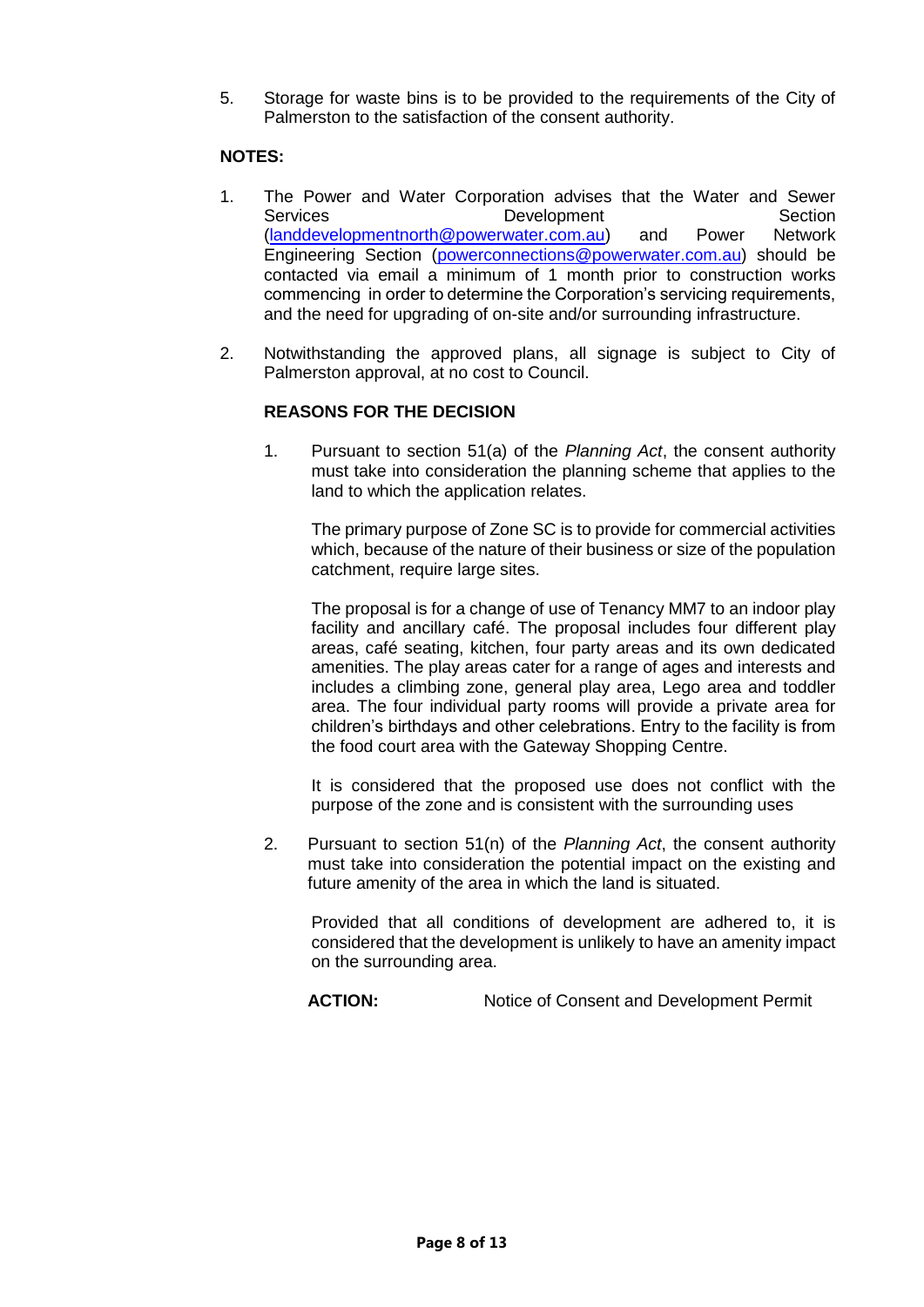### **ITEM 4 SUBDIVISION TO CREATE 187 LOTS IN 7 STAGES (ZUCCOLI STAGE 5 – PA2018/0219 PRECINCT D) LOT 12448 RADFORD ROAD, TOWN OF PALMERSTON**

#### **APPLICANT JUNE D'ROZARIO & ASSOCIATES PTY LTD**

Ms June D'Rozario (June D'Rozario and Associates), Mr Mike Schokman and Mr Herminus Louw attended.

Mr Simon Saunders (Executive Director, Passenger Transport) attended.

**RESOLVED** That, pursuant to section 53(a) of the *Planning Act*, the Development Consent **29/18** Authority consent to the application to develop Lots 12433, Town of Palmerston for the purpose of subdivision to create 187 lots in seven stages (Stage 5 Precinct D), subject to the following conditions:

#### **CONDITIONS PRECEDENT**

- 1. Prior to the endorsement of plans and prior to commencement of works (including site preparation), amended plans to the satisfaction of the consent authority must be submitted to and approved by the consent authority. When approved, the plans will be endorsed and will then form part of the permit. The plans must be drawn to scale with dimensions and two copies must be provided. The plans must be generally in accordance with the plans submitted with the application but modified to show:
- (a) A revised subdivision plan illustrating that all lots comply with Clause 11.2.4 (Lots less than 600m2 for Single Dwellings) to the satisfaction of the consent authority; and
- (b) A revised subdivision plan capable of accommodating a suitable and safe public transport route that provides adequate public transport coverage to the requirements of the Transport Civil Services Division of the Department of Infrastructure, Planning and Logistics, to the satisfaction of the consent authority.
- 2. Prior to the endorsement of plans and prior to the commencement of works, a schematic plan demonstrating the on-site collection of stormwater and its discharge into the City of Palmerston stormwater drainage system shall be submitted to and approved by the City of Palmerston, to the satisfaction of the consent authority. The plan shall include details of site levels and Council's stormwater drain connection point/s. The plan shall also indicate how stormwater will be collected on the site and connected underground to Council's system or an alternate approved connection.
- 3. Prior to the commencement of works (including site preparation), an updated water and sewer infrastructure Masterplan for the entire Zuccoli Aspire development is to be submitted to and approved by the Power and Water Corporation, to the satisfaction of the consent authority.
- 4. Prior to the commencement of works, an Erosion and Sediment Control Plan (ESCP) is to be submitted to and approved by the Consent Authority on the advice of the Department of Environment and Natural Resources (DENR). The ESCP must be developed by a Certified Professional in Erosion and Sediment Control (CPESC) and in accordance with the Key Principals of erosion and sediment control as specified in the IECA Best Practice Erosion and Sediment Control Guidelines 2008. The ESCP should detail methods and treatments for minimising erosion and sediment loss from the site during the construction phase and that all disturbed soil surfaces must be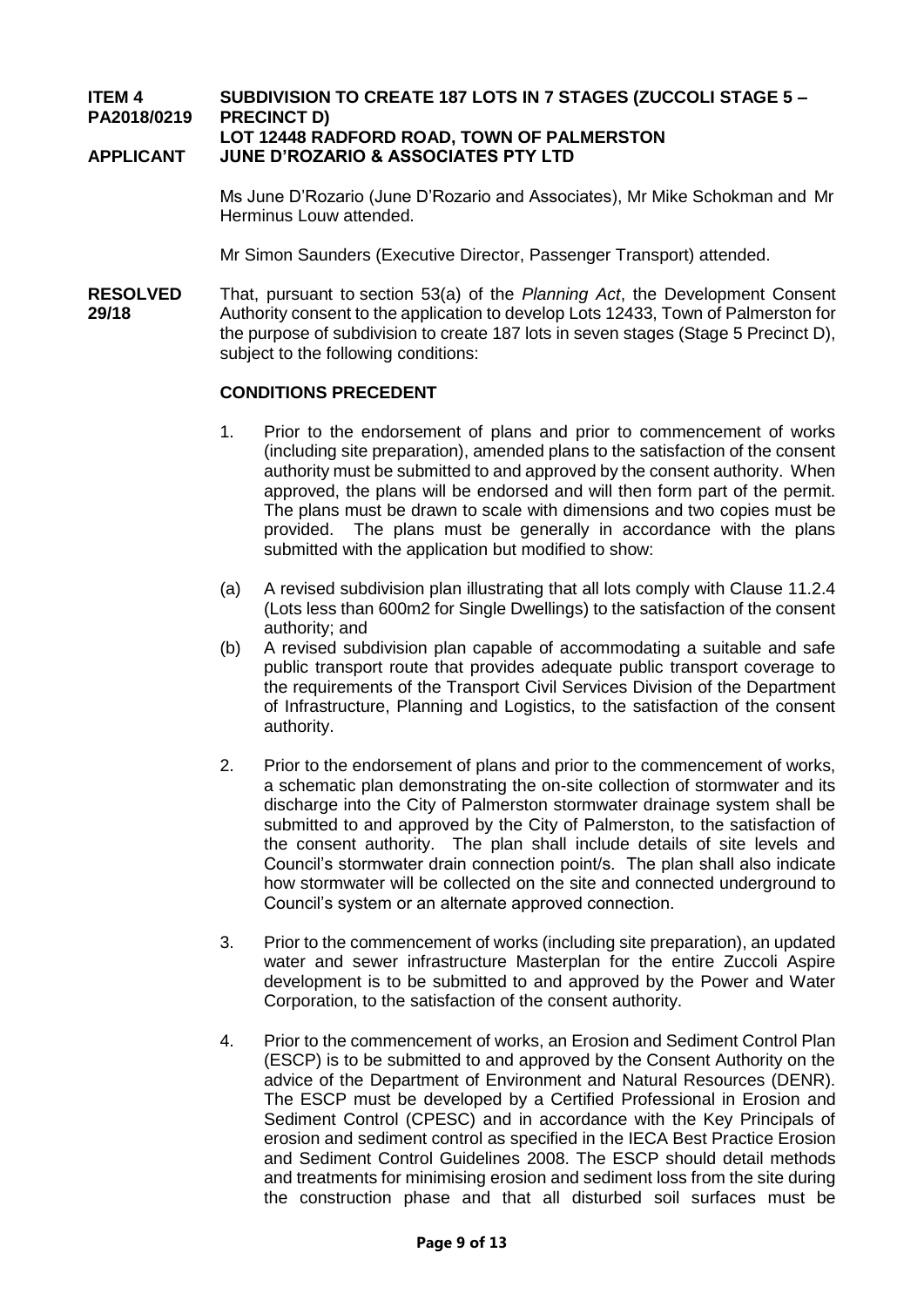satisfactorily stabilised against erosion at completion of works. Information regarding erosion and sediment control and ESCP content is available at [www.austieca.com.au](http://www.austieca.com.au/) and the NTP website: [https://nt.gov.au/environment/soil-land-vegetation.](https://nt.gov.au/environment/soil-land-vegetation) The ESCP should be emailed for assessment to: [DevelopmentAssessment.DENR@nt.gov.au.](mailto:DevelopmentAssessment.DENR@nt.gov.au)

#### **GENERAL CONDITIONS**

- 5. Works carried out under this permit shall be in accordance with the drawings endorsed as forming part of this permit.
- 6. The development must proceed in the order of stages as shown on the endorsed plan unless otherwise agreed in writing by the consent authority.
- 7. All works relating to this permit are to be undertaken in accordance with the endorsed ESCP to the requirements of the consent authority, on the advice of the Department of Environment and Natural Resources.
- 8. Before the issue of Titles, the developer is to provide written confirmation (in the form of plans or drawings) demonstrating that all lots less than 600m2 for single dwellings allow for future vehicle access via a single driveway unrestricted by street infrastructure (including any power, water, sewer, or stormwater infrastructure) which demonstrates that a 3.5m driveway can be located on each lot whilst ensuring that each lot's street frontage has a minimum continuous length of 6.5m, to the satisfaction of the consent authority.
- 9. All existing and proposed easements and sites for existing and required utility services must be vested in the relevant authority for which the easement or site is to be created on the plan of subdivision submitted for approval by the Surveyor General.
- 10. Any developments on or adjacent to any easements on site shall be carried out to the requirements of the relevant service authority to the satisfaction of the consent authority.
- 11. The owner of the land must enter into agreements with the relevant authorities for the provision of water supply, sewerage facilities, electricity services and telecommunication services to the land shown on the endorsed plan in accordance with the authorities' requirements and relevant legislation at the time.
- 12. Stormwater is to be collected and discharged into the drainage network to the technical standards of and at no cost to City of Palmerston, to the satisfaction of the consent authority.
- 13. Engineering design and specifications for the proposed and affected roads, street lighting, stormwater drainage, vehicular access, pedestrian/ cycle corridors and streetscaping are to be to the technical requirements of City of Palmerston, to the satisfaction of the consent authority and all approved works constructed at the owner's expense.
- 14. Designs and specifications for landscaping of the public open spaces and road verges adjacent to the property shall be submitted for approval by the Director City Growth and Operations, City of Palmerston, and all approved works constructed to Council's requirements at no cost to the City of Palmerston.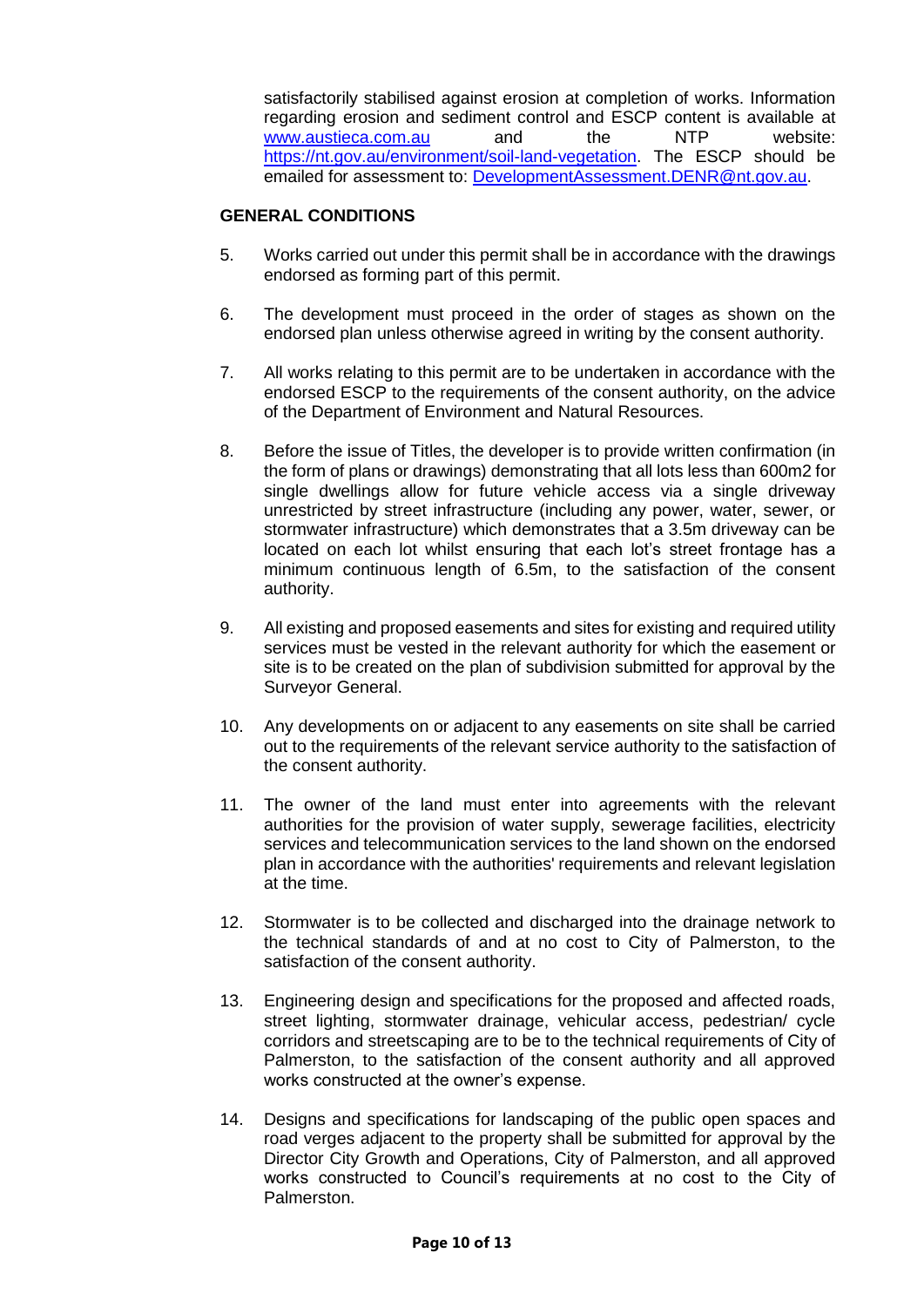- 15. Sight lines shall be provided at crossovers to public streets to the satisfaction of the Director City Growth and Operations, City of Palmerston. No fence or tree exceeding 0.6 metres in height shall be planted in front of the sight line.
- 16. The kerb crossovers and driveways to the site approved by this permit are to meet the technical standards of City of Palmerston, to the satisfaction of the consent authority; and The owner shall:
- a. remove disused vehicle and/ or pedestrian crossovers;
- b. provide footpaths/cycleways;
- c. collect stormwater and discharge it to the drainage network; and
- d. undertake reinstatement works;

all to the technical requirements of and at no cost to the City of Palmerston, to the satisfaction of the consent authority.

- 17. The developer must implement necessary measures to ensure mosquito breeding does not occur during the construction phase of the development, to the requirements of the Department of Health, to the satisfaction of the consent authority.
- 18. Dust control measures must be employed throughout the construction stage of the development to the requirements of the NT EPA, to the satisfaction of the consent authority.

### **NOTES:**

- 1. The Power and Water Corporation advises that the Water and Sewer Services **Development** Development Section (landdevelopmentnorth@powerwater.com.au) and Power Network Engineering Section (powerconnections@powerwater.com.au) should be contacted via email a minimum of 1 month prior to construction works commencing to determine the Corporation's servicing requirements, and the need for upgrading of on-site and/or surrounding infrastructure.
- 2. There are statutory obligations under the *Weeds Management Act* to take all practical measures to manage weeds on the property. For advice on weed management please visit<http://www.nt.gov.au/weeds> or alternatively contact the Weed Management Branch of the Department of Environment and Natural Resources on (08) 8999 4567.
- 3. If you choose nbn to service your development, you will need to enter into a development agreement with nbn. The first step is to register the development via [http://www.nbnco.com.au/develop-or-plan-with-the](http://www.nbnco.com.au/develop-or-plan-with-the-nbn/new-developments.html)[nbn/new-developments.html](http://www.nbnco.com.au/develop-or-plan-with-the-nbn/new-developments.html) once registered nbn will be in contact to discuss the specific requirements for the development. Nbn requires you to apply at least 3 months before any civil works commence. All telecommunications infrastructure should be built to nbn guidelines found at [http://www.nbnco.com.au/develop-or-plan-with-the-nbn/new](http://www.nbnco.com.au/develop-or-plan-with-the-nbn/new-developments/builders-designers.html)[developments/builders-designers.html](http://www.nbnco.com.au/develop-or-plan-with-the-nbn/new-developments/builders-designers.html)
- 4. The Northern Territory Environment Protection Authority advises that construction work should be conducted in accordance with the Authority's Noise Guidelines for Development Sites. The guidelines specify that on-site construction activities are restricted to between 7am and 7pm Monday to Saturday and 9am to 6pm Sunday and Public Holidays. For construction activities outside these hours refer to the guidelines for further information.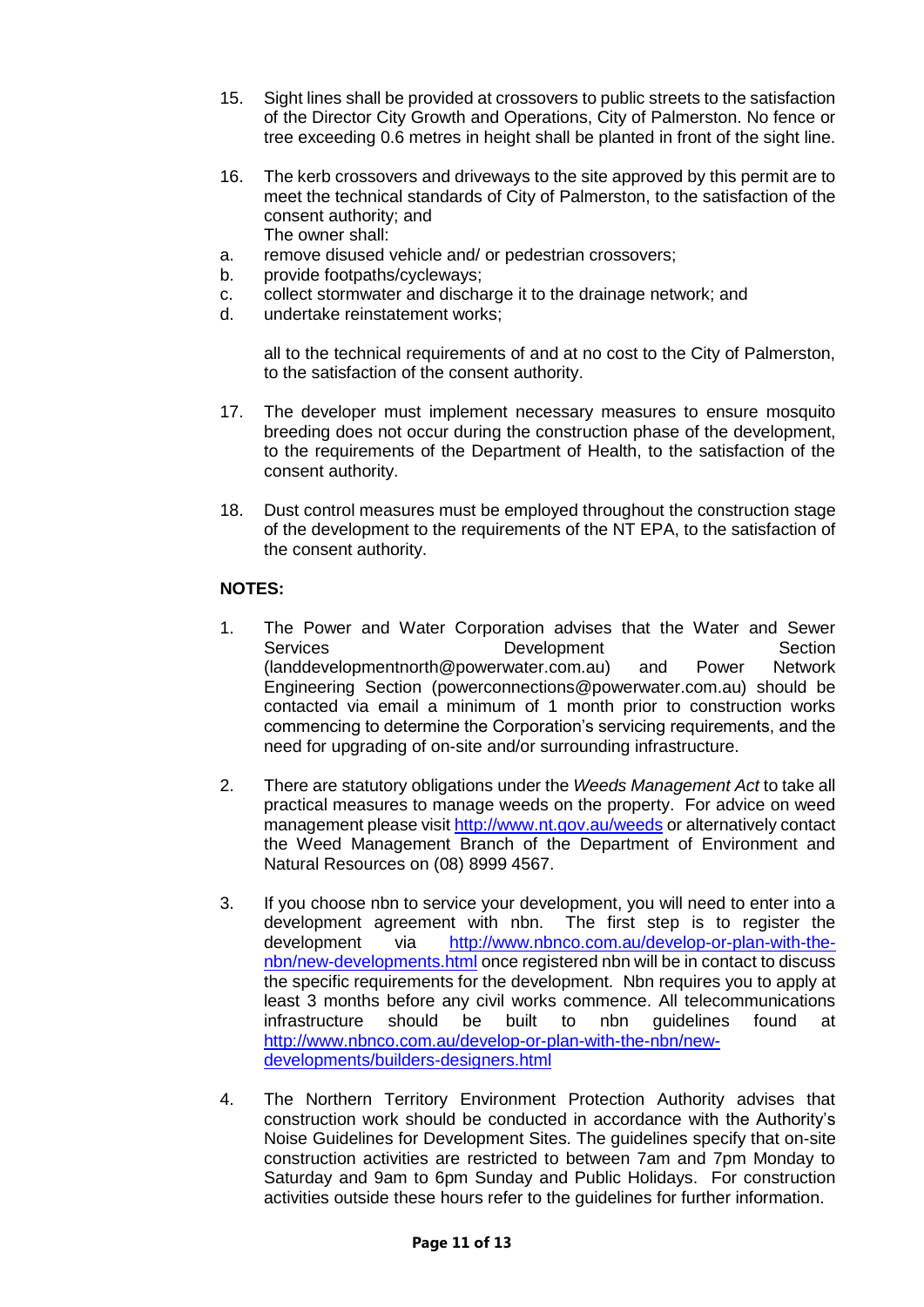- 5. The Northern Territory Environment Protection Authority has advised that the proponent must comply with their General Environment Duty provided by section 12 of the *Waste Management and Pollution Control Act*.
- 6. Any proposed works which fall within the scope of the Construction Industry Long Service Leave and Benefits Act must be notified to NT Build by lodgement of the required Project Notification Form. Payment of any levy must be made prior to the commencement of any construction activity. NT Build should be contacted via email (info@ntbuild.com.au) or by phone on 08 89364070 to determine if the proposed works are subject to the Act.
- 7. As part of any subdivision, the parcel numbers for addressing should comply with the Australian Standard (AS/NZS 4819:2011). For more information contact Survey and Land Records surveylandrecords@nt.gov.au 08 89955354. The numbers shown on the plans endorsed as forming part of this permit are indicative only and are not for addressing purposes.
- 8. All new roads, including alterations and extensions to existing roads, are required to be named under the Place Names Act. You should immediately make application to the Place Names Committee to commence the road naming process. Contact the Place Names Unit on 8995 5333 or place.names@nt.gov.au. Further information can be found at [www.placenames.nt.gov.au.](http://www.placenames.nt.gov.au/)

### **REASONS FOR THE DECISION**

1. Pursuant to section 51(a) of the *Planning Act,* the consent authority must take into account the planning scheme that applies to the land to which the application relates.

The Authority considers that the Zuccoli Stage 5 Precinct D layout is generally consistent with the relevant Palmerston Eastern Suburbs Area Plan outlined by clause 14.5.1 (Palmerston Eastern Suburbs Planning Principles and Area Plans) in the Northern Territory Planning Scheme. It presents a compact walkable urban residential subdivision with lot sizes for single dwellings ranging from between 330m2 and 490m2. The lot sizes are considered to be of a size and configuration capable of accommodating potential future uses with the requirements of the Scheme. Therefore, it is considered that the proposed subdivision is consistent with the intended future use of the land and achieves the requirements of the Scheme.

An amended subdivision plan is required to ensure the boundary of proposed Lot 639 complies with the required 13 m boundary to the road and achieve compliance with the requirements of Clause 11.2.4 (Lots less than 600m2 for Single Dwellings).

Amendments required by Condition Precedent 1 are also considered to address the concerns raised by the Transport Civil Services Division (TCSD) of the Department of Infrastructure, Planning and Logistics with regards to the public bus route proposed and the provision for adequate public transport coverage.

2. Pursuant to section 51(j) of the *Planning Act,* the consent authority must take into account the capability of the land to which the proposed development relates to support the proposed development and the